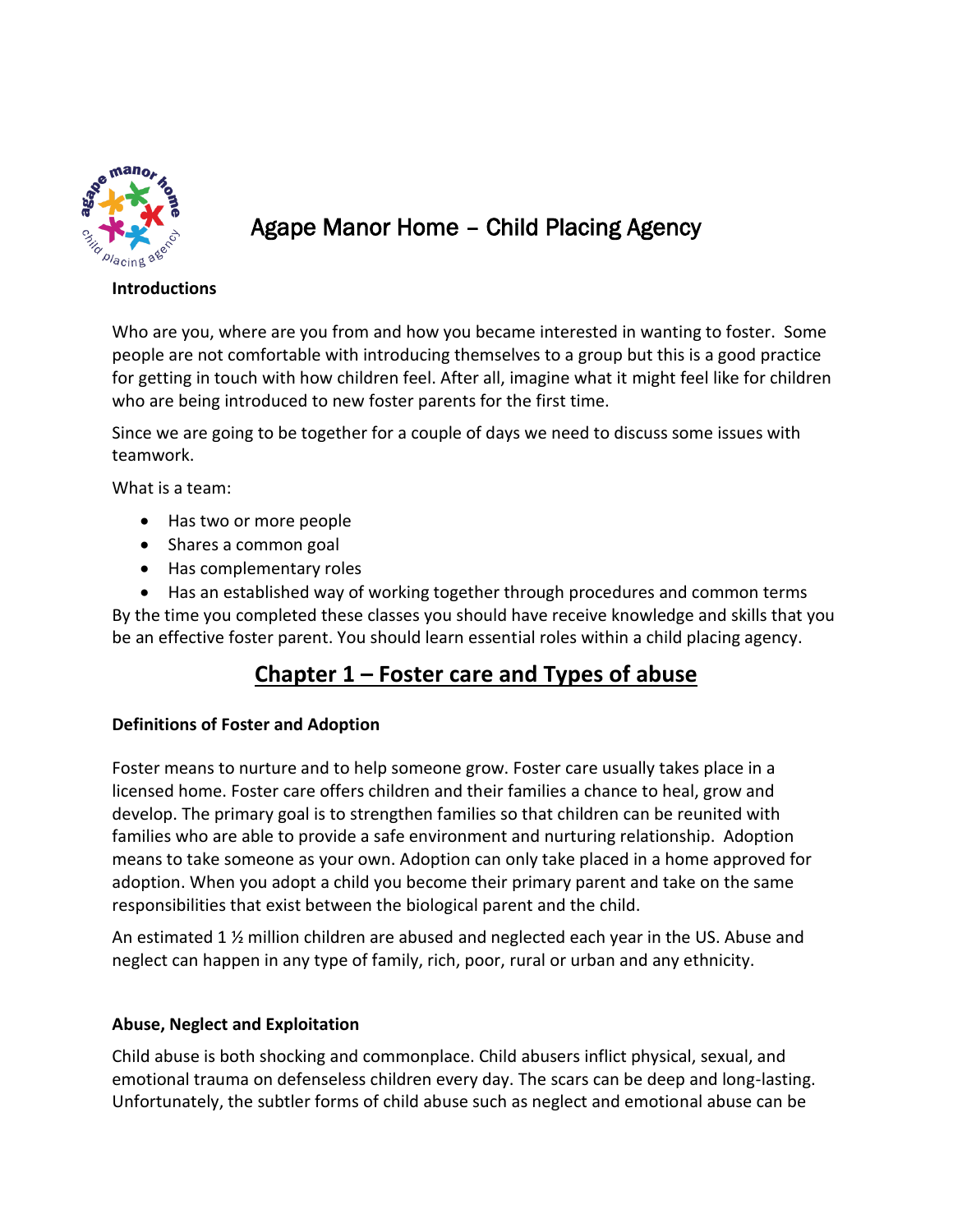even more traumatizing than violent physical abuse. Abuse is the non-accidental infliction or threat of infliction of physical injury or emotional or mental damage to a child by a person responsible for the child's health and welfare.

# **What is child abuse?**

Child abuse consists of any act, or failure to act, that endangers a child's physical or emotional health and development. Someone is abusive if he or she fails to nurture the child, physically injures the child, or relates sexually to the child.

# **What are the types of child abuse?**

The four major types of child abuse are:

- Physical abuse
- Sexual abuse
- Emotional abuse
- Neglect

# **What is physical child abuse?**

Physical child abuse is an injury resulting from physical aggression. Even if the injury was not intended, the act is considered physical abuse.

The injury from physical child abuse may be the result of:

- beating, slapping, or hitting
- pushing, shaking, kicking, or throwing
- pinching, biting, choking, or hair-pulling
- burning with cigarettes, scalding water, or other hot objects
- severe physical punishment

# **Is Physical Punishment the Same as Physical Abuse?**

**Physical abuse** is an injury resulting from physical aggression. **Physical punishment** is the use of physical force with the intent of inflicting bodily pain, but not injury, for the purpose of correction or control. As you can see, physical punishment can easily get out of control and become physical abuse.

Some other specific types of physical child abuse are:

- abuse by a sibling, or sibling abuse
- Shaken Baby Syndrome (shaking a baby to try to stop inconsolable crying)
- reporting or inducing medical illness in a child, which can lead to death (can be [Munchausen by Proxy Syndrome\)](http://www.kidshealth.org/parent/system/ill/munchausen.html)
- abusing drugs or alcohol during pregnancy or lactation (including Fetal Alcohol Syndrome)

Hundreds of thousands of children are physically abused each year by someone close to them, and thousands of children die from the injuries. For those who survive, the emotional scars are deeper than the physical scars.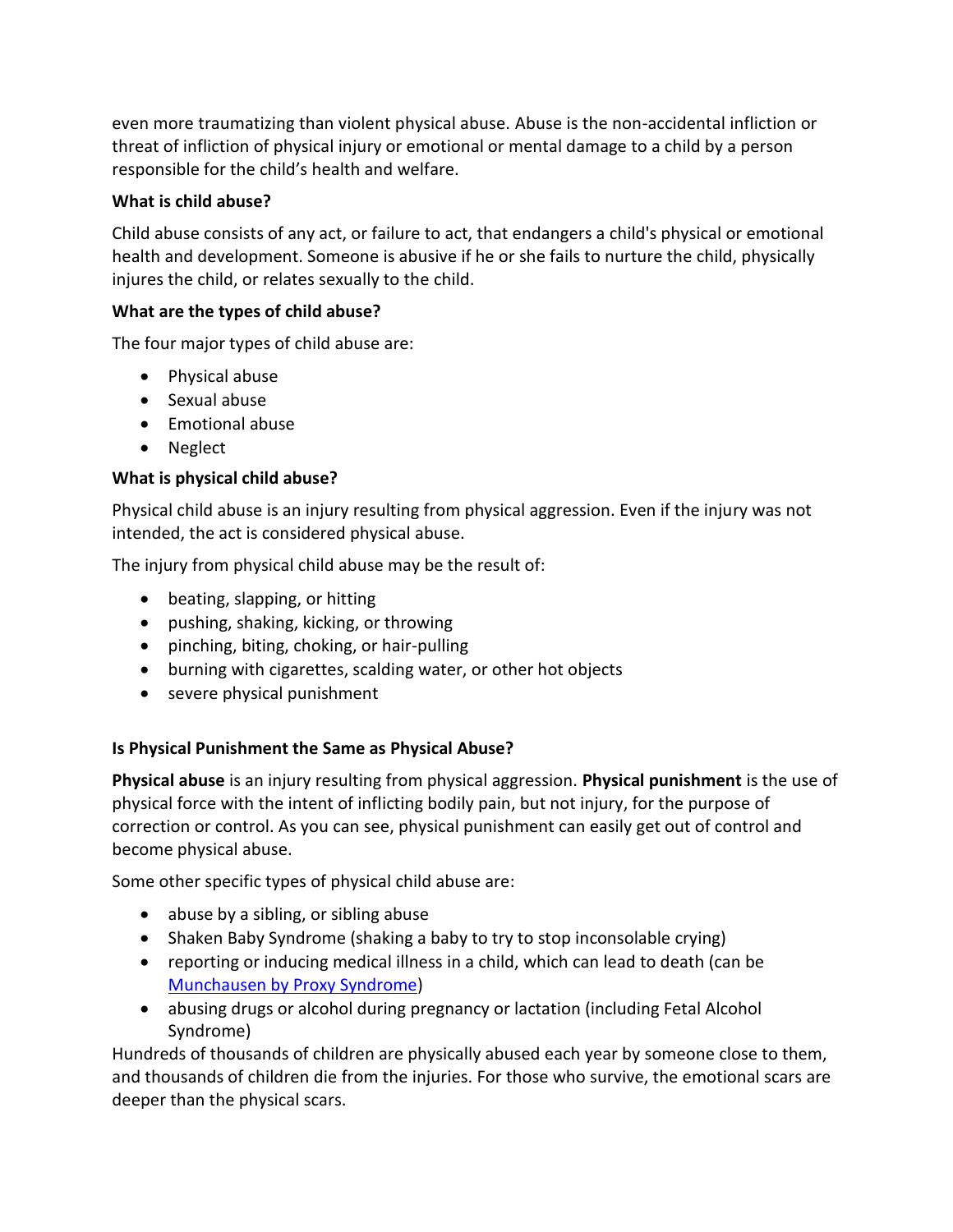#### **What is sexual child abuse?**

Sexual abuse of a child is any sexual act between an adult and a child. This includes:

- fondling: touching or kissing a child's genitals; or making a child fondle adult's genitals
- violations of bodily privacy: forcing the child to undress, spying on a child in the bathroom or bedroom
- child pornography: using a child in the production of pornography, such as a film or magazine
- exposing children to pornography (movies, magazines, or websites) or enticing children to pornographic sites on the Internet
- luring a child for sexual liaisons, through the Internet or by any other means
- exposing children to adult sexuality in any form (showing sex organs to a child, forced observation of sexual acts, telling "dirty" stories, group sex)
- child prostitution or sexual exploitation (using a child to perform sex with others)
- sexual acts with a child: penetration, intercourse, incest, rape, oral sex, sodomy Regardless of the child's behavior or reactions, it is the responsibility of the adult not to engage in sexual acts with children. **Sexual abuse is never the child's fault.**

Sexual child abusers can be:

- mothers, fathers, siblings, or other relatives
- clergy, teachers, or athletic coaches
- foster parents or host families of foreign-exchange students
- neighbors or friends
- strangers

# **What is emotional child abuse?**

Emotional child abuse is another person's attitude, behavior, or failure to act that interferes with a child's mental health or social development. Surprisingly, emotional abuse can have more long-lasting negative psychiatric effects than either physical abuse or sexual abuse.

Other names for emotional abuse are:

- verbal abuse
- mental abuse
- psychological maltreatment or psychological abuse

Emotional abuse can range from a simple verbal insult to an extreme form of punishment. The following are examples of emotional child abuse:

- ignoring, withdrawal of attention, or rejection
- lack of physical affection such as hugs
- lack of positive reinforcement, such as praise or saying "I love you"
- yelling or screaming
- threatening or frightening
- negative comparisons to others
- belittling; telling the child he or she is "no good," "worthless," "bad," or "a mistake"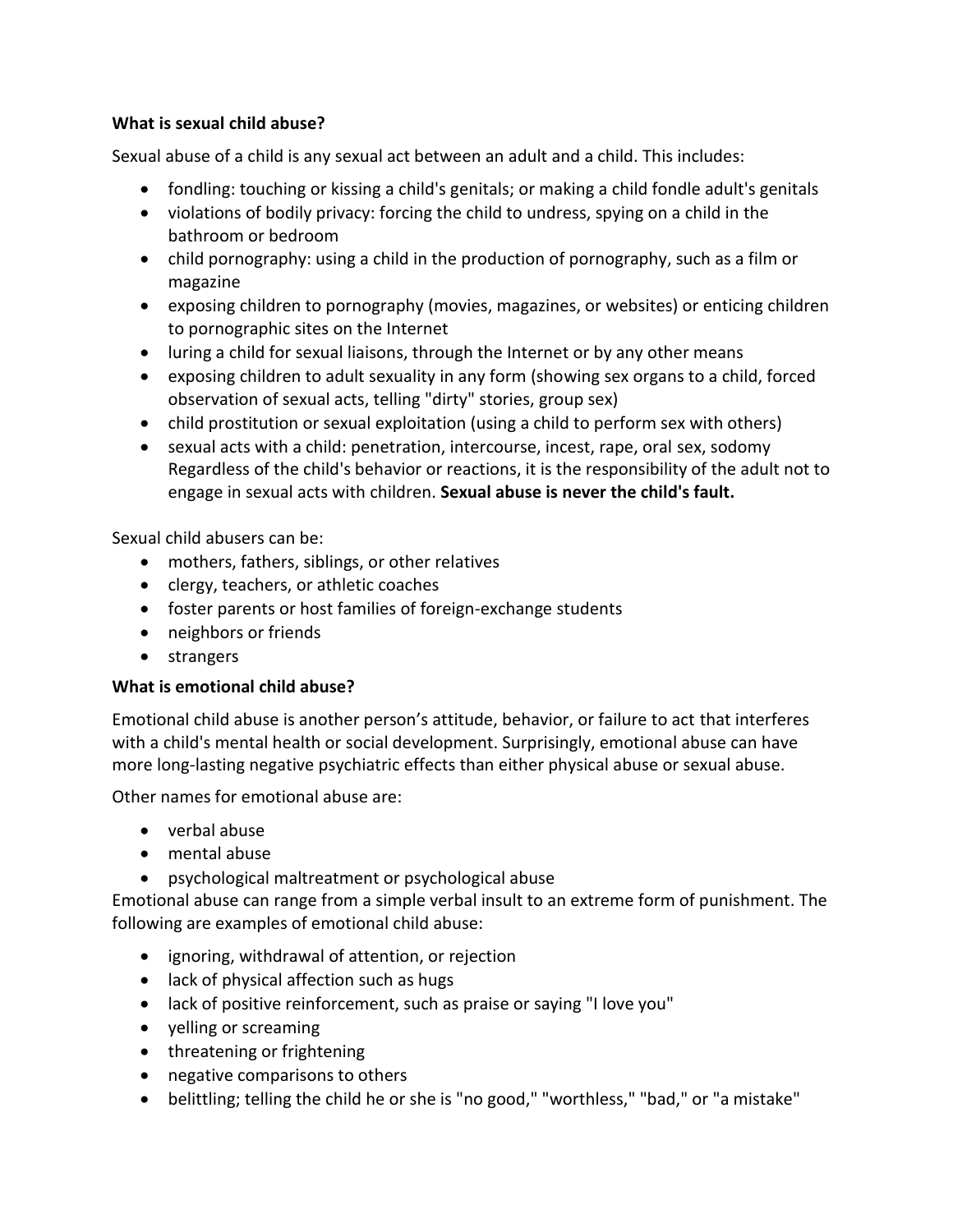- shaming, humiliating, or name-calling
- habitual blaming
- using extreme forms of punishment, such as confinement to a closet or dark room, tying to a chair for long periods of time, or terrorizing a child
- child exploitation, such as child labor
- witnessing the physical abuse of others
- child kidnapping
- parental child abduction, or child stealing

Emotional abuse is almost always present when another form of abuse is found. (Some overlap exists between the definitions of emotional abuse and emotional neglect.)

Emotional child abuse can come from adults or from other children:

- parents or caregivers
- teachers or athletic coaches
- siblings
- bullies at school or elsewhere
- middle- and high-school girls in social cliques

#### **What is neglect?**

Neglect is a very common type of child abuse, yet victims are not often identified, primarily because neglect is a type of child abuse that is an act of omission, of *not* doing something.

Neglect is a pattern of failing to provide for a child's basic needs. A single act of neglect might not be considered child abuse, but repeated neglect is definitely child abuse. The types of neglect are:

- physical neglect,
- educational neglect, and
- emotional neglect.

#### **Physical neglect**

Physical neglect is not providing for a child's **physical needs**, which are:

- food
- clothing appropriate for the weather
- supervision
- a home that is hygienic and safe
- medical care, as needed

# **Educational neglect**

Educational neglect is the failure to enroll a school-age child in school or to provide necessary special education. This includes allowing excessive absences from school.

Emotional (psychological) neglect

Emotional neglect is not providing emotional support and love, which is: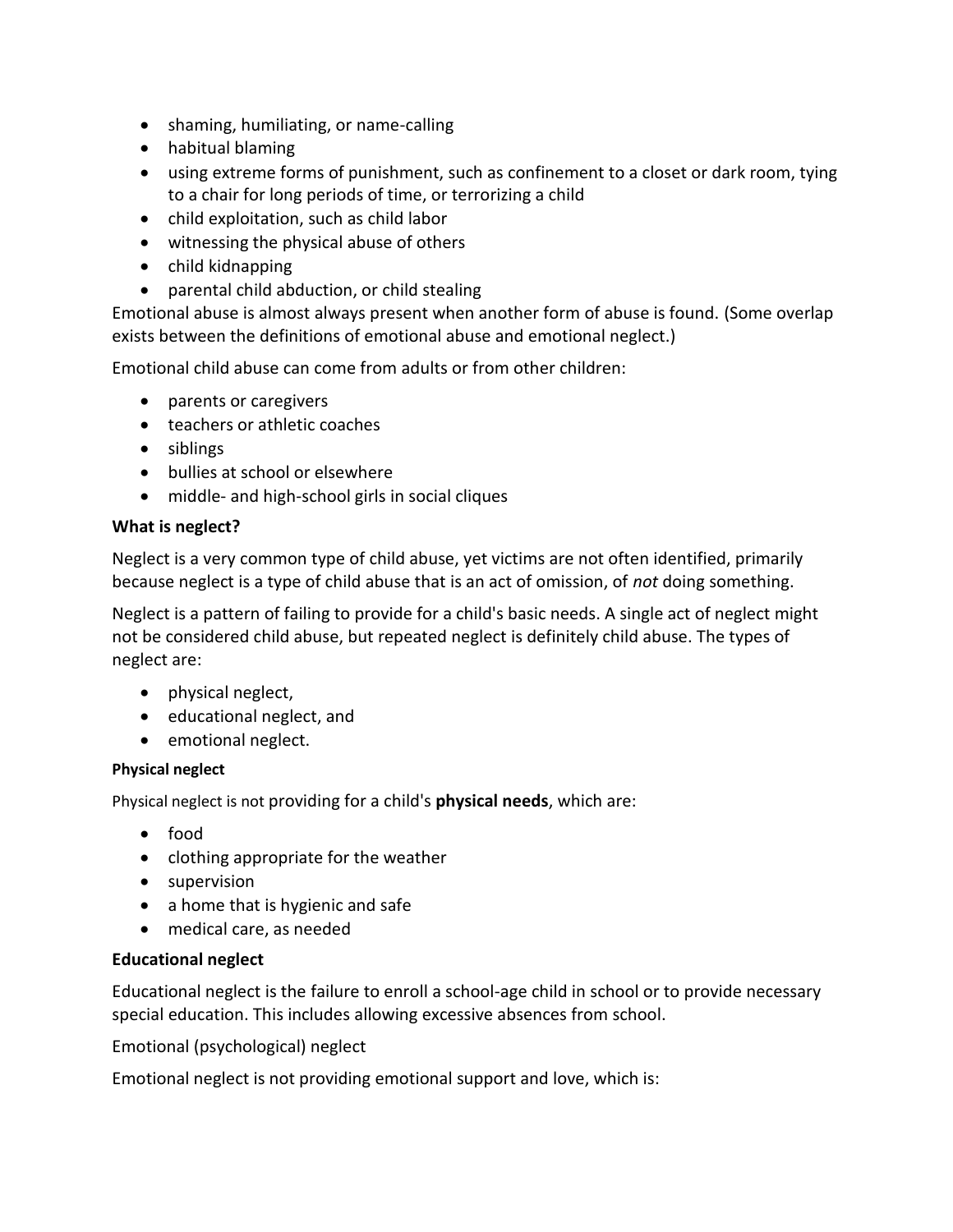- affection
- attending to the child's emotional needs
- psychological care, as needed

(Some overlap exists between the definitions of emotional abuse and emotional neglect.)

#### **What are the warning signs and symptoms of child abuse?**

To recognize child abuse, look for clusters of the following physical and behavioral symptoms:

#### **Some signs of physical child abuse**

- burns, bite marks, cuts, bruises, or welts in the shape of an object
- resistance to going home
- fear of adults

#### **Some signs of emotional child abuse**

- apathy, depression
- hostility
- difficulty concentrating

#### **Some signs of sexual child abuse**

- inappropriate interest in or knowledge of sexual acts
- seductiveness
- avoidance of things related to sexuality, or rejection of own genitals or body
- either over compliance or excessive aggression
- fear of a particular person or family member

#### **The following summarizes some warning signs of online sexual child abuse:**

Your child spends large amounts of time online, especially at night.

- You find pornography on your child's computer.
- Your child receives phone calls from men you don't know, or is making calls, sometimes long distance, to numbers you don't recognize.
- Your child receives mail, gifts, or packages from someone you don't know.
- Your child turns the computer monitor off or quickly changes the screen on the monitor when you come into the room.
- Your child becomes withdrawn from the family.
- Your child is using an online account belonging to someone else.

One of every five youths between the ages of ten and seventeen receives a sexual approach or solicitation over the Internet each year; only 25 percent tell a parent

#### **Some signs of neglect of a child**

- clothing unsuited to the weather
- being dirty or unbathed
- extreme hunger
- apparent lack of supervision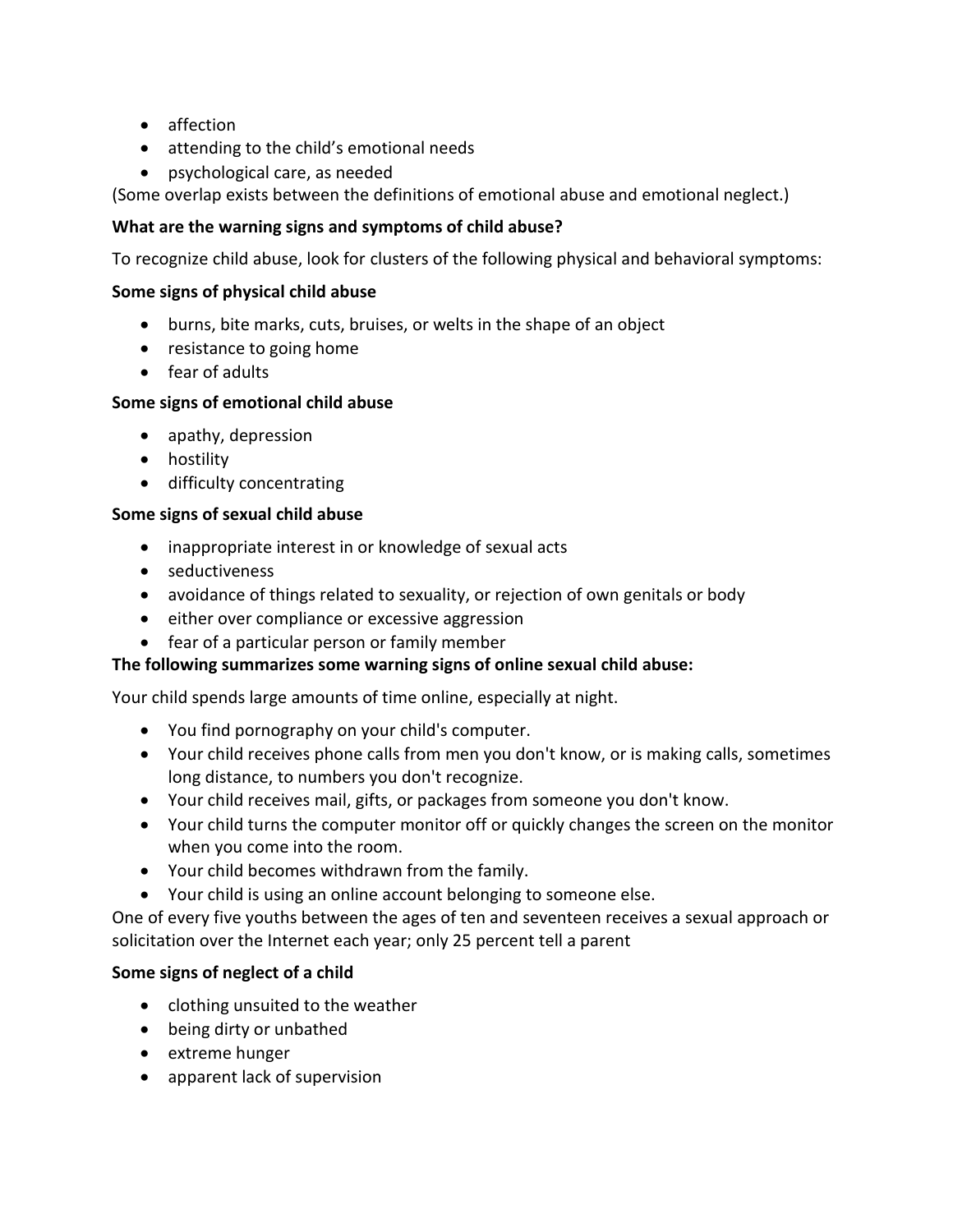#### **What are the causes of child abuse?**

Why would someone abuse a defenseless child? What kind of person abuses a child? Not all child abuse is deliberate or intended. Several factors in a person's life may combine to cause them to abuse a child:

No one has been able to predict which of these factors will cause someone to abuse a child. A significant factor is that abuse tends to be intergenerational – those who were abused as children are more likely to repeat the act when they become parents or caretakers.

Abuse and neglect happen for different reasons. If parents were abused when they were younger they may abuse their own children. Some parents have poor parenting skills and they don't understand children's behaviors. They expected the children to behave like adults. Abusers may have too many stressors to handle so they take their stress out on the children. Parents get really stress when in a financial bind or just lost their job. Some parents lack support from their extended family. Some parents are struggling with mental health issues of their own. Other parents struggle with stress, depression, or anxiety; includes the stress of caring for children, or the stress of caring for a child with a disability, special needs, or difficult behaviors. Some child abusers have drug or alcohol problems. Most abusive parents are otherwise, "normal" people. All parents make bad judgments sometimes. When a bad judgment is habitual the parent's behavior becomes abuse. Whatever the reason behind the abuse the child is not to blame. Children are unwilling victims to their parent's rage.

Most child abuse is not from strangers but from parents, step-parents, grandparents or other extended family. Children of abusive parents are usually aware that something is wrong in their family and that their family is different from other families. It is coming for children, even very young children to be very protective of their families. Children may tell others they fell down when they explain their injuries. Abuse may lead to the death of a child. Hundreds of abused children die every year.

In addition, many forms of child abuse arise from ignorance, isolation, or benign neglect. Sometimes a cultural tradition leads to abuse; for example, such beliefs as:

- Children are property.
- Parents (especially males) have the right to control their children in any way they wish.
- Children need to be toughened up to face the hardships of life.
- Girls need to be genitally mutilated to assure virginity and later marriage.

# **What are the results of child abuse?**

Child abuse can have dire consequences, during both childhood and adulthood. Child abuse may result in:

- impaired social behavior, antisocial behavior, and difficulty establishing intimate personal relationships
- alienation and withdrawal
- depression, anxiety, low self-esteem, feelings of worthlessness, self-injury,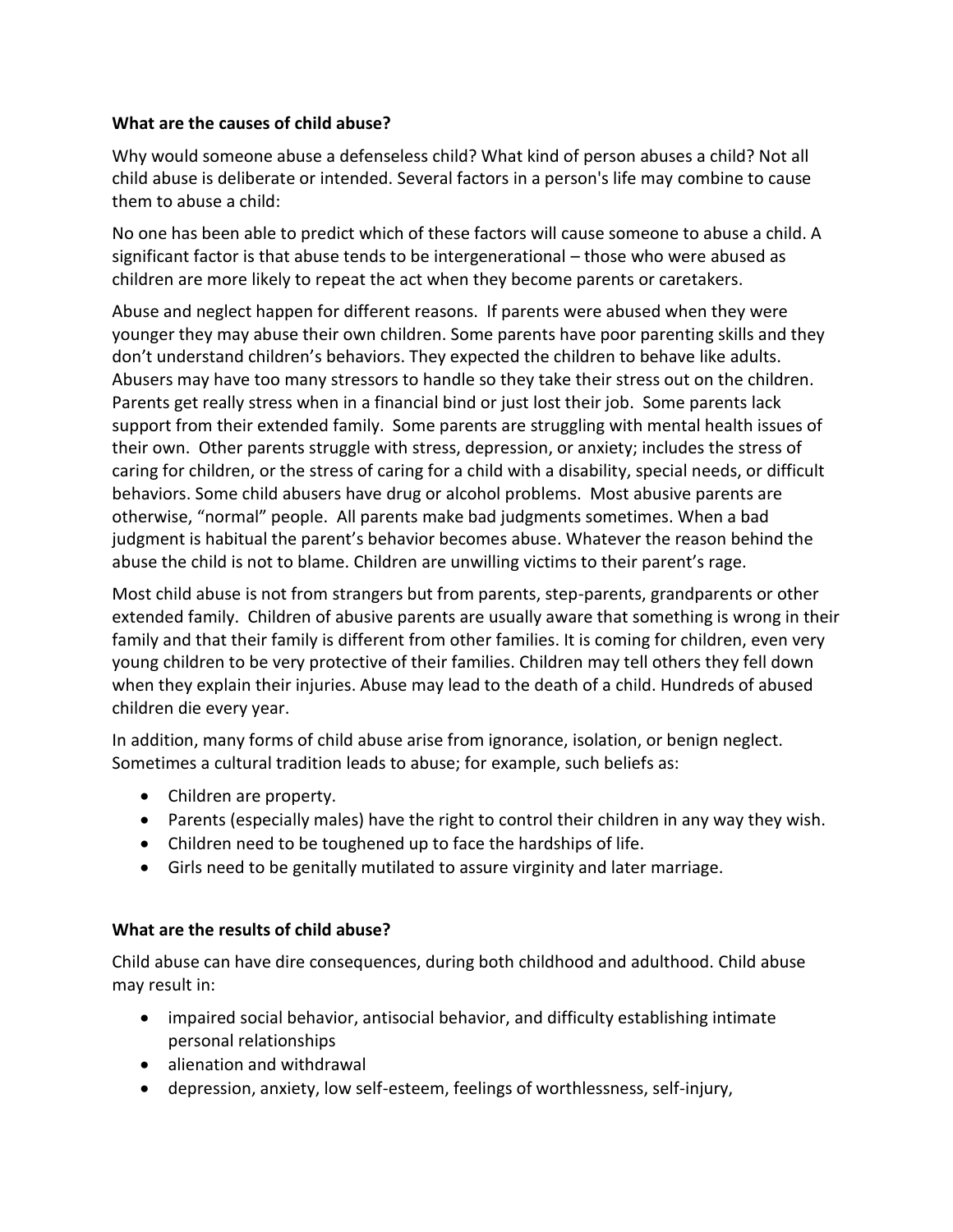- suicidal tendencies
- substance abuse and high levels of medical illness
- eating disorders or drastic changes in appetite
- problems in school or work
- impaired psychological development; personality disorders
- abusive parenting or caregiving
- prostitution (in the case of sexual abuse)
- cognitive disorders
- a distorted view of sex, and difficulty relating to others except on sexual terms (in the case of sexual abuse)
- nightmares and bed wetting
- death of a child; or death of the abuser, if the child eventually fights back The effects of being abused as a child vary according to the severity of the abuse and the surrounding environment of the child. If the family or school environment is nurturing and supportive, the child will probably have a healthier outcome.

# **Watch the Removed video 1 and 2**

# **Agency policy on reporting abuse and neglect**

#### **Policy:** REPORTING OF ABUSE AND NEGLECT

It is the policy of Agape Manor Home CPA to train all staff and volunteers on how, where, and when to report any suspected abuse and/or neglect of a child. On certain occasions, an employee or provider of AMH may become aware of information concerning the known or possible abuse and/or neglect of a child or an adult. On such occasions, AMH policy holds its providers accountable to fully comply with the Family Code 261.401. Additionally, it is the policy of AMH that all employees, foster parents, and respite care providers sign a statement demonstrating they have been made aware of the reporting requirements and that they agree to uphold these requirements.

#### **Procedure:**

- 1. All staff, foster parents and caregivers will receive training on the Texas State Law, which requires them to report any suspected abuse and/or neglect to the Texas Department of Family and Protective Services 1(800) 252-5400. Failure to report suspected child abuse is punishable by fines up to \$1,000 and/or confinement up t0 180 days.
- 2. The employee and foster parents shall immediately report the situation to their immediate supervisor or designated staff.